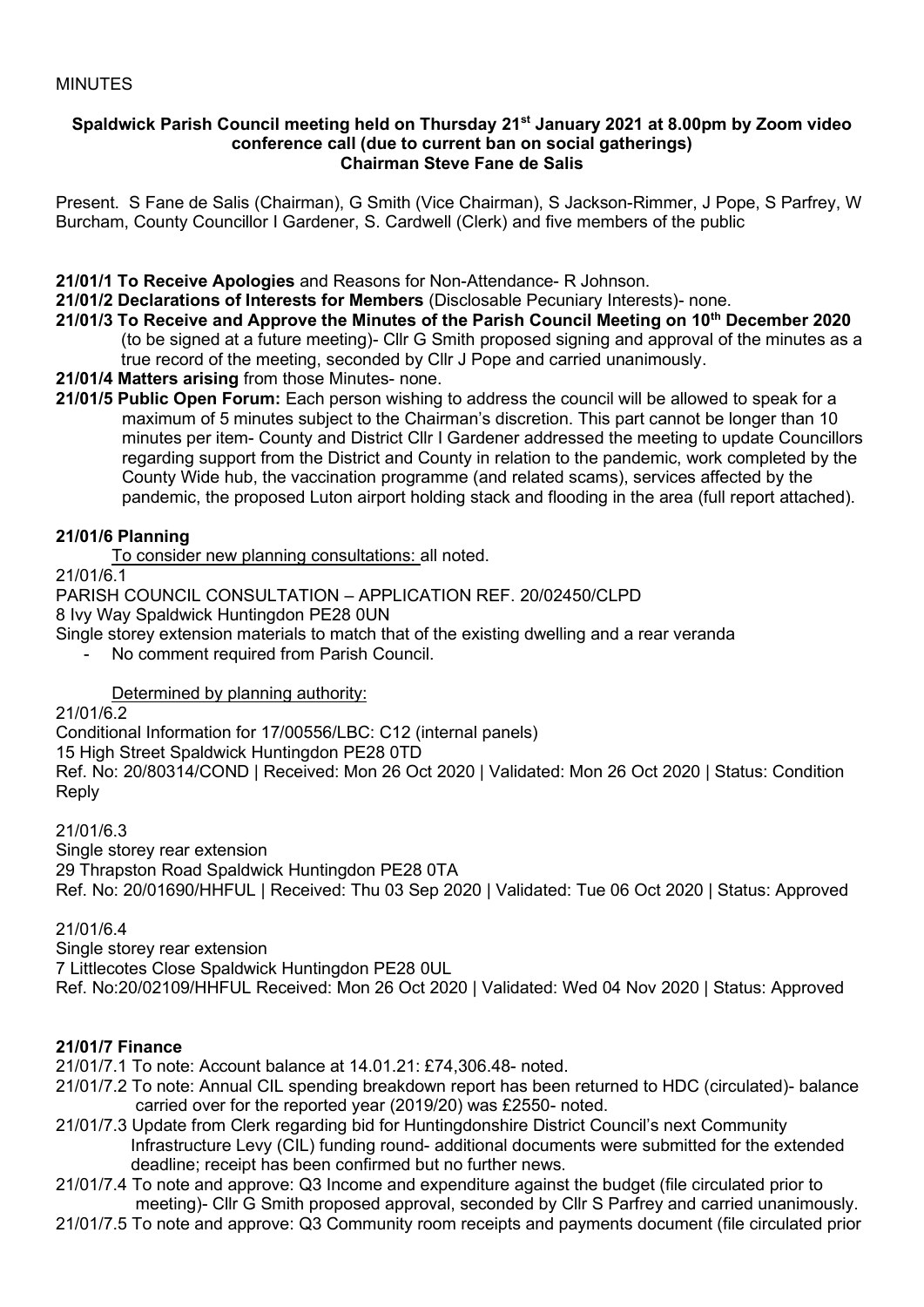to meeting) - Cllr G Smith proposed approval, seconded by Cllr S Parfrey and carried unanimously.

- 21/01/7.6 To note and approve Q3 financial reconciliation (file circulated prior to meeting) Cllr G Smith proposed approval, seconded by Cllr S Parfrey and carried unanimously.
- 21/01/7.7 Update regarding viewing access for the Clerk for the bank accounts- deferred.

### **Expenditure for approval 21st January 2021:**

- 21/01/7.8 Clerk's wages (Dec-Jan): **£461.38** (S.Cardwell: £432.38 (including £3.10 expenses for postage), HMRC £29.00- Cllr G Smith proposed payment, seconded by Cllr W Burcham and carried unanimously.
- 21/01/7.9 Refund from HMRC for tax on Clerk's wages to be paid to Clerk- £16.80- Cllr G Smith proposed payment, seconded by Cllr W Burcham and carried unanimously.
- 21/01/7.10 Total invoices for December & January-(Accounts 3006069330 & 3006069341)- to note supplier system error which delayed receipt of November invoices- Clerk awaiting confirmation from Total- no invoices to pay currently on the account, Clerk has requested statement.
- 21/01/7.11 Purchase of replacement caps for play equipment from Hags recommended in Wicksteed report- £25.00- Cllr S Fane de Salis confirmed the caps have arrived so proposed payment; this was seconded by Cllr G Smith and carried unanimously.
- 21/01/7.12 To consider renewal of Annual Cambs ACRE subscription- £57- Following discussions, it was noted that information provided this year in relation to Covid-19 and managing community buildings has been very useful; on this basis Cllr G Smith proposed payment of the renewal fee, seconded by Cllr S Fane de Salis and carried unanimously.

### **21/01/8 Assets – Provision/Maintenance**

- 21/01/8.1 Monthly Ferriman Road Play Area's Inspection- Cllr S Fane de Salis confirmed the inspection has been completed and everything is fine, he noted some grass-cutting around the wet pour is needed though.
- 21/01/8.2 To discuss grass-cutting for the coming year and quotations received- Following discussions about the quotations received (from S Webb, the current contractor, BEAM, Brookfield Contracting and CGM) Cllr G Smith proposed the contract be awarded to CGM on the basis that their quote was the joint lowest (£200 + VAT per cut) and that several other local Parish Councils use them. This was seconded by Cllr S Parfrey and carried unanimously. Clerk to contract all contractors who provided a quote to inform them of the Council's decision.

### **21/01/9 Highways, footpaths, byways, gritting bin, trees, etc.**

- 21/01/9.1 Progress update regarding the issue of motorcyclists using byways during winter months- signs require updating to prevent this- HDC investigating- Clerk advised no further update.
- 21/01/9.2 Update regarding additional Bus stop on Stow Rd.- deferred pending the trial of 'ordering' buses no further update.
- 21/01/9.3 MVAS Flashing Speed Sign- update from Clerk regarding moveable post and NAL sockets order- Clerk confirmed the application and agreement have been submitted. Highways will obtain costings for the NAL sockets and moveable posts and advise; these will be presented to the Council for discussion as soon as they are available.
- 21/01/9.4 Update regarding open footpath reports received from M. Ager- Clerk confirmed footpaths 12 and 13 have been reinstated in the correct place. There is no further news regarding the broken stile.
- 21/01/9.5 To discuss a safety concern raised by a resident regarding pedestrian access at the Petrol Station and the potential for coloured tarmac as a safety measure- Following discussion, Cllr S Fane de Salis proposed the Clerk write to Applegreen to pass on the comments; this was seconded by Cllr S Parfrey and carried unanimously.

### **21/01/10 Community Room**

21/01/10.1 To discuss reopening of the Community Room (documents for consideration circulated by Clerk.) Hire documents to be approved, actions to be completed prior to re-opening to be agreed and a list of cleaning products to be purchased in line with safety requirements- The Community room can only be used for very specific purposes due to the current lockdown. Following discussions in relation to the request in item 21/01/10.2 Cllr S Fane de de Salis proposed purchase of the cleaning items from Grafton products which were discussed at the November meeting of the Parish Council, and acceptance of the circulated re-opening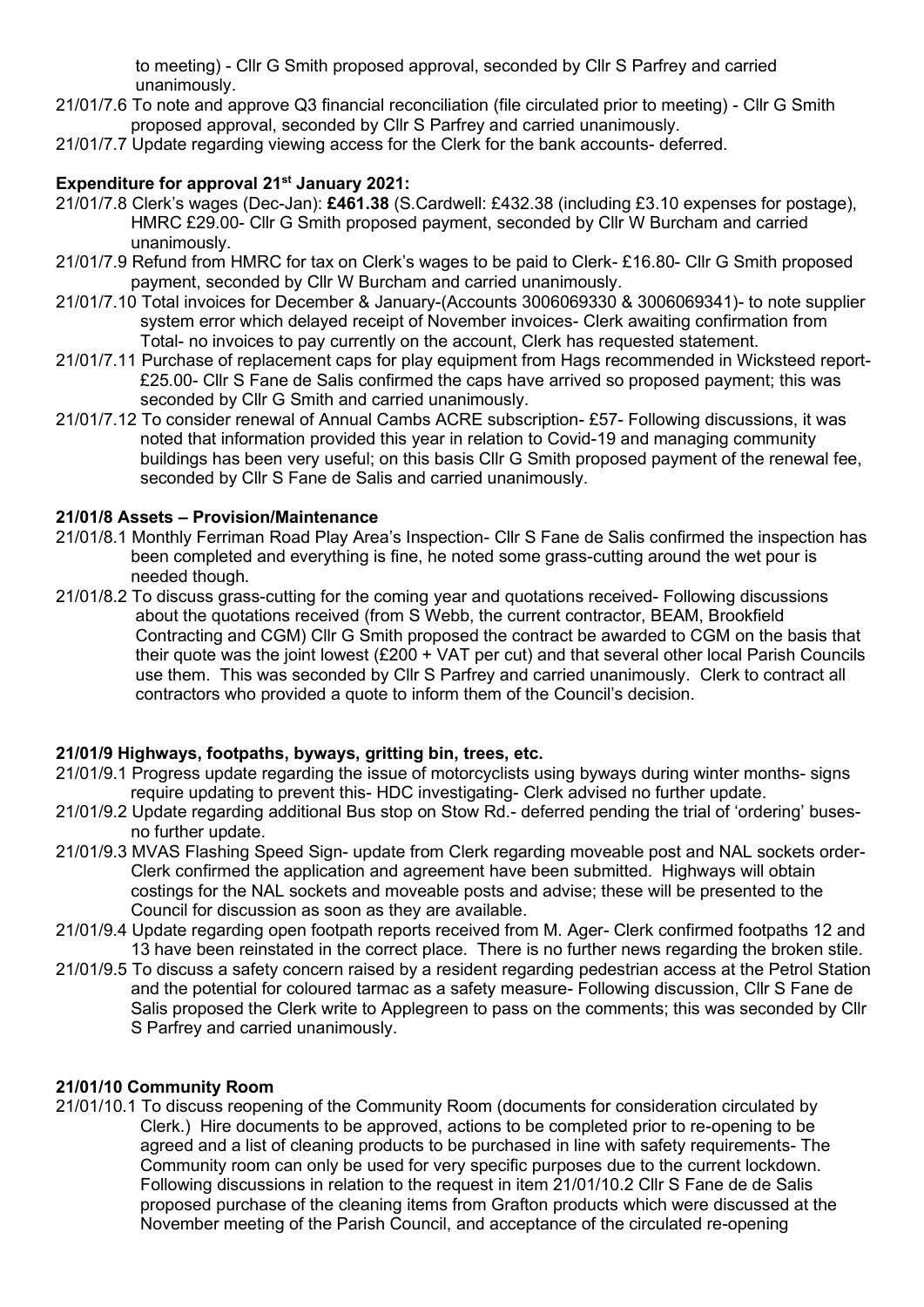documents, which are based on recommendations from Cambs ACRE, in readiness for hire. The proposal was seconded by Cllr S Jackson-Rimmer and carried.

- 21/01/10.2 To discuss a request from a resident to use the community room for an individual sporting Activity- Following advice the Clerk has received from Cambs ACRE and the Council insurers, the request could be permitted under government guidelines in relation to elite sports. There is a risk assessment in relation to the Community Room (including Covid detail) and a specific Covid- 19 risk assessment already in place. The hire agreements and cleaning products agreed in the previous item will be required. Cllr S Fane de Salis volunteered to prepare the room for use by the single user. Cllr S Jackson-Rimmer proposed that on this basis, the Council should allow the request for hire in order to support local talent; this was seconded by Cllr W Burcham and carried unanimously.
- 21/01/10.3 PAT Testing update from Cllr Pope (deferred while closed)- Cllr J Pope to arrange.
- 21/01/10.4 Update from Cllr Pope regarding timers for radiators in the Community room (deferred while closed) - Cllr J Pope to arrange.
- **21/01/11** Further Discussion of Defibrillator- update including grant application and funding options- Cllr S Fane de Salis informed the Council that a resident had offered to purchase the defibrillator in memory of her late husband. Cllr S Parfrey noted that the Spaldwick Social Club had also offered to fund its purchase and informed the Council that an update regarding the Wooley Windfarm funding application was anticipated by the  $1<sup>st</sup>$  February. On this basis the Council decided to defer making a decision regarding the purchase until next month's meeting.
- **21/01/12** Update regarding official domain email addresses for the Council- Cllr J Pope confirmed there is no further update.
- **21/01/13** Update regarding the potential for the mobile Post Office van which visits local villages to come to Spaldwick- The Clerk informed the Council that Catsworth Parish Council (who currently have the van visit their village) recommended someone speak to the lady who operates the van, Cllr S Parfrey volunteered to do this.
- **21/01/14** To approve amended safeguarding policy- Cllr S Fane de Salis proposed approval, seconded by Cllr S Parfrey and carried unanimously.
- **21/01/15** Update regarding Accessibility- Clerk confirmed accessible versions of the minutes from September 2018- September 2020 have been uploaded to the website. All documents from then onwards are of an accessible format.
- **21/01/16** To note: all Councillors need to review their Register of Interests on the District Council website and inform the Clerk if any amendments are required- noted.
- **21/01/17** Any items for the next edition of Spaldwick News- none.
- **21/01/18 Correspondence** (-previously circulated)- all noted.
- 21/01/18.1 Highways Service Stakeholder Survey- 04/12/20
- 21/01/18.2 Re: London Luton Airport (LLA) Arrival Flightpath Consultation Against Luton Airport Stack FAO Parish Councillors- 05/12/20
- 21/01/18.3 AD6: London Luton Airport Arrival flightpaths consultation Half Way Through- 10/12/20
- 21/01/18.4 CAPALC: NALC Coronavirus Update- 16/12/20
- 21/01/18.5 Newgate: Sunnica Energy Farm: statutory consultation- 22/12/20
- 21/01/18.6 ALAS: Changes to London Luton Airport Arrivals ALAS- Update & Seasons Greetings To The Parishes Under the LLA/NATS Holding Stack- 24/12/20
- 21/01/18.7 CCC: National Lockdown Guidance- 05/01/21
- 21/01/18.8 CAPALC: January bulletin- 06/01/21
- 21/01/18.9 Cambridgeshire County and Peterborough City Councils: Armed Forces Community Kick Starter- 07/01/21
- 21/01/18.10 CCC: FW: Vaccination Briefing and social media- 09/01/21
- 21/01/18.11 CAPALC: For Circulation: NALC Chief Exec Bulletin- 11/01/21
- 21/01/18.12 IHMC: Roadworks & events bulletin 16th 31st January 2021- 13/01/21
- 21/01/18.13 HDC: Rising water levels locally- 14/01/21